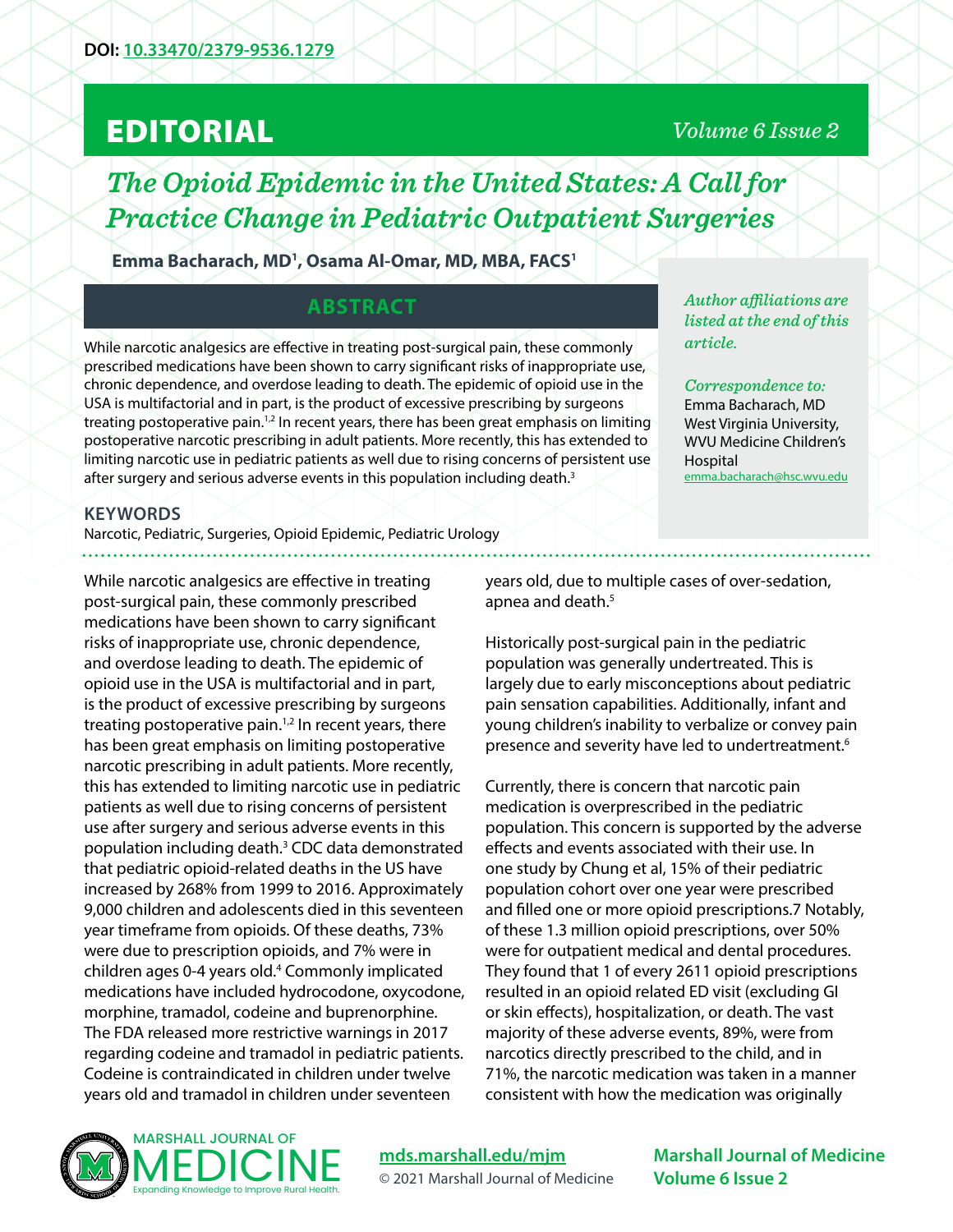#### prescribed.7

The adverse effects in the adult population have been well established and include sedation, respiratory depression, dizziness, ileus, constipation, opioid induced hyperalgesia/pain sensitivity, immunosuppression, and hormonal dysfunction.<sup>8,9</sup> Evidence regarding adverse effects specific to opioid use in the pediatric population is more limited, in part because research involving pediatric patients and opioids is limited by ethical issues involved in enrolling pediatric patients for clinical trials. Major adverse effects of opioids well known to the pediatric population include dizziness, sedation, dose-related respiratory and CNS depression leading to apnea and death, constipation, and nausea and vomiting.<sup>7,10</sup> Accidental ingestion is also an important risk especially for children under six years old. From 2010- 2013, 13.8% of the total ED visits for unsupervised medication exposures in the US were due to oral narcotic ingestions.11 Additional risks in prescribing these medications to pediatric patients include inappropriate use by family members or others in the home and physical dependence and addiction. Increased availability of these narcotics in the home and community has been shown to contribute to overdoses in all age groups.12

Interestingly, comparisons between pain control using narcotic and non-narcotic medications postoperatively have demonstrated similar efficacy in treating pain in adults as evidenced by similar reported pain scores.<sup>9</sup> Given the lower risks associated with non-narcotic pain medication use and the similar efficacy of non-narcotics in pain control, the use of narcotics in the pediatric population should be limited. Narcotics should be considered a second line treatment and avoided, if possible, especially for outpatient surgeries.

At WVU Medicine Children's, we implemented a new strategy since May 2019 of treating postoperative pain without use of any narcotics in pediatric urology patients undergoing outpatient same day surgery that includes open and laparoscopic/ robotic procedures. Our protocol for perioperative pain management starts during the surgery with adequate local anesthesia for the incisional site with bupivacaine (Marcaine) 0.25% or caudal anesthesia.

This is followed by post-operative scheduled Tylenol and Motrin, alternating for the next twenty four hours, and then as needed.

We reviewed our data for all outpatient procedures from May 1, 2019 until March 1, 2020. Of the 330 cases treated without narcotics, we have observed no emergency department visits and have received only two parental complaints of poorly managed pain. One of those two parents stated that her son's pain after penile surgery was inadequately managed with non-narcotic medication, but she preferred not to give him a narcotic one.

Overall, our experience at WVU suggests that it is feasible to eliminate postoperative narcotic use in children undergoing outpatient surgery. This can be done without compromising pain control or patientfamily satisfaction. Increased community awareness of risks associated with opioids is growing and will likely influence the preference of postoperative analgesia toward no narcotics. A large-scale implementation of this practice would assist in decreasing the morbidity and mortality associated with the current US opioid epidemic.

#### **AUTHOR AFFILIATIONS**

1. West Virginia University, WVU Medicine Children's Hospital, Morgantown, West Virginia

### **REFERENCES**

- 1. Theisen K, Jacobs B, Macleod L, Davies B. The United States opioid epidemic: a review of the surgeon's contribution to it and health policy initiatives. BJU Int. 2018;122(5):754–759.
- 2. Hah JM, Bateman BT, Ratliff J, Curtin C, Sun E. Chronic Opioid Use After Surgery: Implications for Perioperative Management in the Face of the Opioid Epidemic. Anesth Analg. 2017;125(5):1733–1740.
- 3. Harbaugh CM, Lee JS, Hu HM, et al. Persistent Opioid Use Among Pediatric Patients After Surgery. Pediatrics. 2018;141(1):e20172439.
- 4. Gaither J, Shabanova V, Leventhal J. US national trends in pediatric deaths from prescription



**[mds.marshall.edu/mjm](https://mds.marshall.edu/mjm/)** © 2021 Marshall Journal of Medicine **Marshall Journal of Medicine Volume 6 Issue 2**